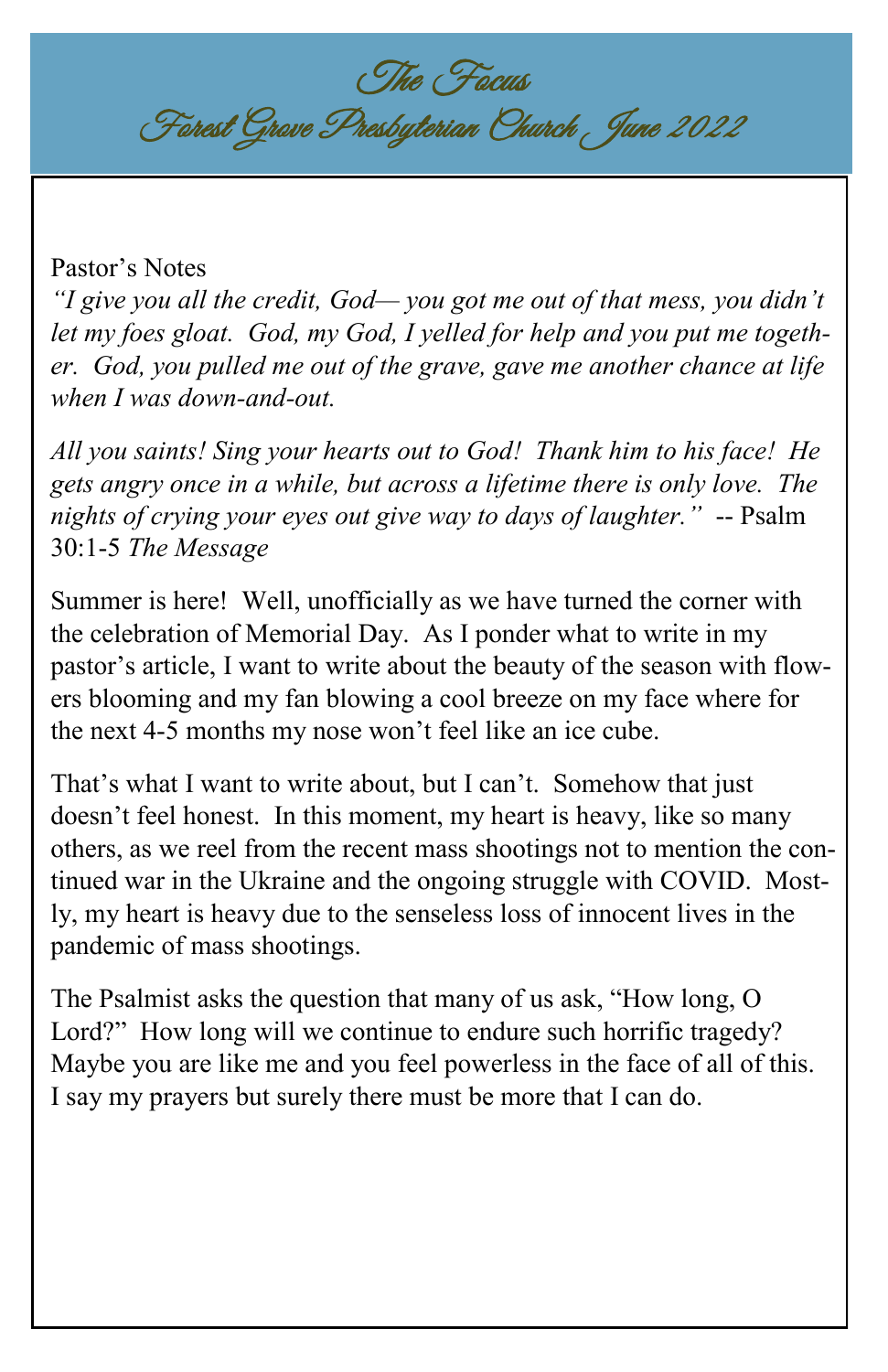Recently I read an article written by Jon Mathieu, one of the editors of the periodical *Christian Century.* He wrote, "Seeing so many vigils, protests, and social media posts that name the 21 victims in Texas, I've had death and the deceased on my mind. I'm grateful that faith and community give us tools to face death and mourn our lost loved ones."

That's right, we have the tools to face tragedy, disappointment and sadness. This is our power. Maybe it seems like just a little thing, but to those who suffer, it isn't. When chaos happens and there are no clear answers and lives are lost for no good reason, we are called to help people by journeying with those who suffer, and offer the love and compassion and grace that may witness to the fact that joy will, someday, come again into their lives. We are the witnesses to resurrection, to the worst thing never being the last thing. As followers of Jesus this is the foundation of our lives and is the message we can and should share.

So as I look over the planned activities for this summer that are included in this newsletter, I can smile remembering that "weeping may linger for the night but joy comes in the morning." We weep with those who weep; we express our outrage and proclaim the gospel calling for change knowing all the while that God has not abandoned God's people. God is working in and through you and me and beyond our little community. In the fullness of time, it will be good. For now, we can and must witness to the world that there is life, summer, laughter and joy even in times such as these.

Yours in Christ's service,

Pastor Ser

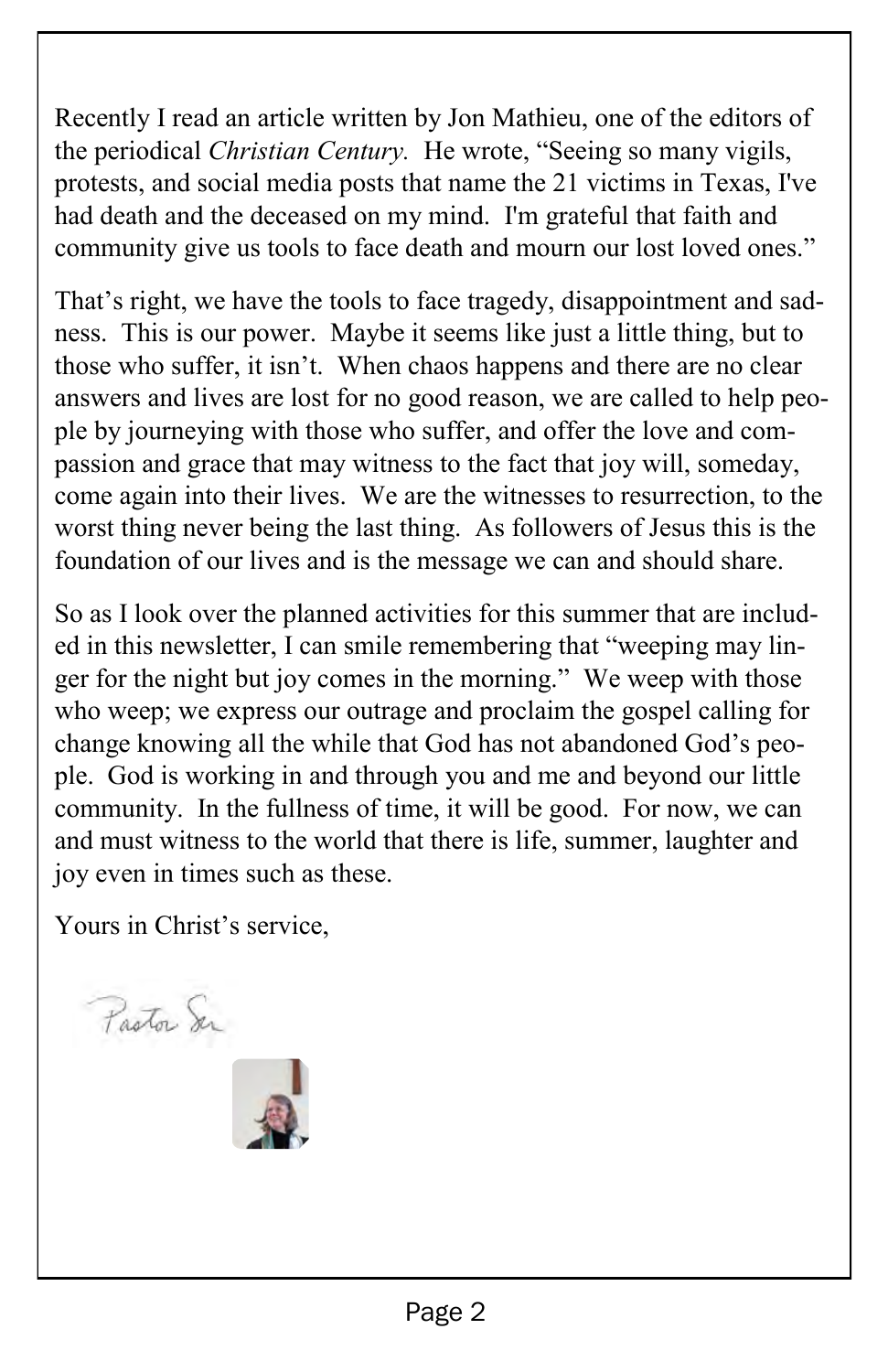

### **VACATION BIBLE SCHOOL**

June 27 – July 1, 9:00 'til noon It's a Great Big Beautiful World that God has created and children in preschool –  $6<sup>th</sup>$  grade will learn about and enjoy this wonderful world together. We are expanding our big beautiful world to include the children and adults of The Anchor Presbyterian Church. This year the program will be held at their church but all are welcome as there will be leaders from both churches working together to make this a very special week. It's not too late to register: [http://vbspro.events/p/c805d3.](http://vbspro.events/p/c805d3) 

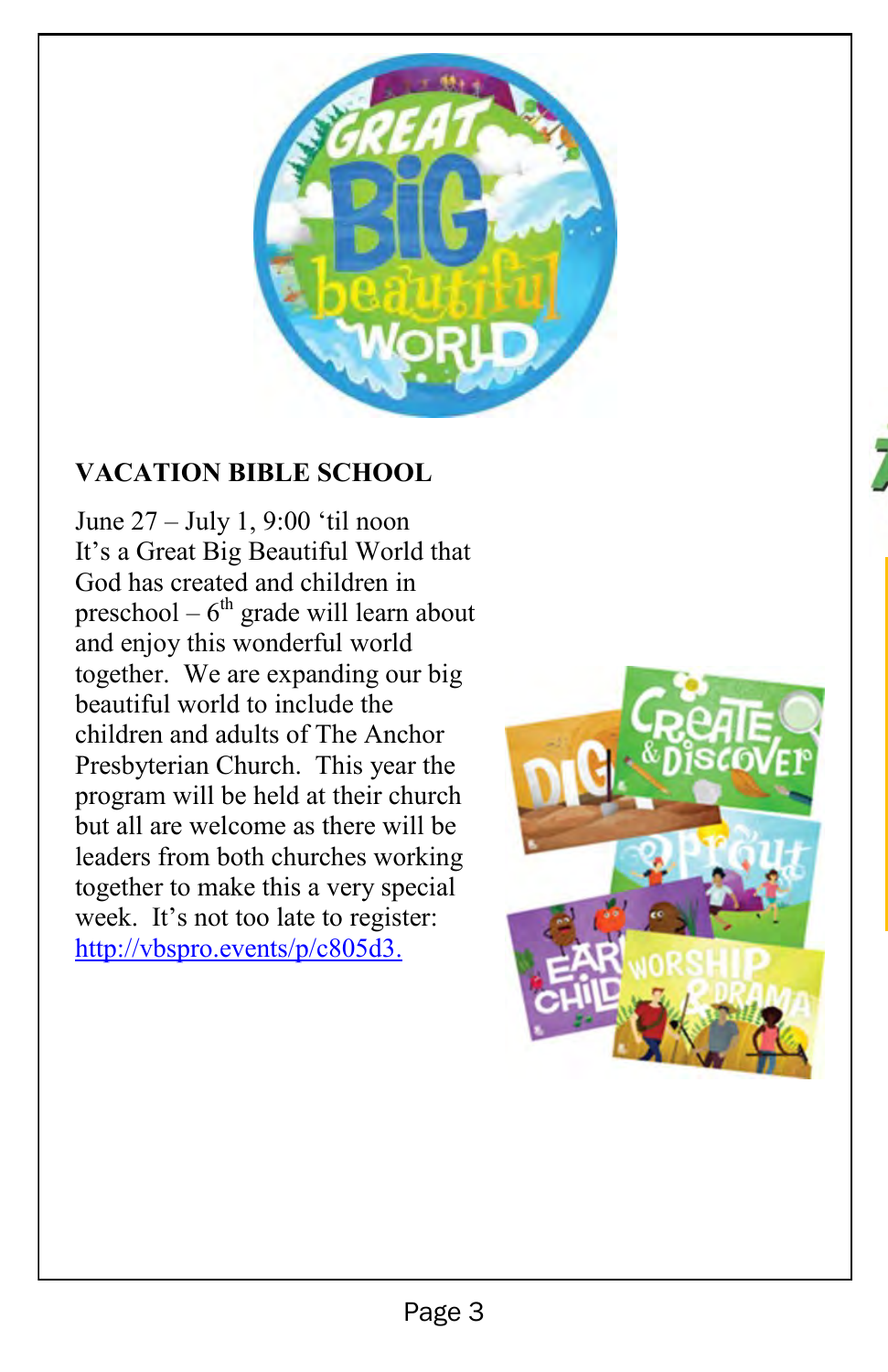# **WORSHIP**

֖֚֚֬֝֬֝֬֝֬֝֬֝֬֝

To celebrate a great week of Vacation Bible School, Forest Grove and The Anchor Presbyterian Church will have a joint worship service on July 3. Anchor will hosted VBS and since awesome decorations from that week will still be in place, the service will be held there: 980 Durham Rd, Newtown, PA 18940. It's located just a few miles from our church on Rte. 413. The service will be held at our usual time, 10:00 AM and will also be available on our usual Zoom: [https://](https://us02web.zoom.us/j/127591875) [us02web.zoom.us/j/127591875](https://us02web.zoom.us/j/127591875) **Meeting ID: 127 591 875 or by phone: 301-715-8592 or 253-215-8782.** After worship all are invited to remain for a potluck picnic lunch and fellowship. Sign-up in Fellowship Hall or call the church office and let us know if you will be attending so we are sure to have enough hot dogs and lemonade!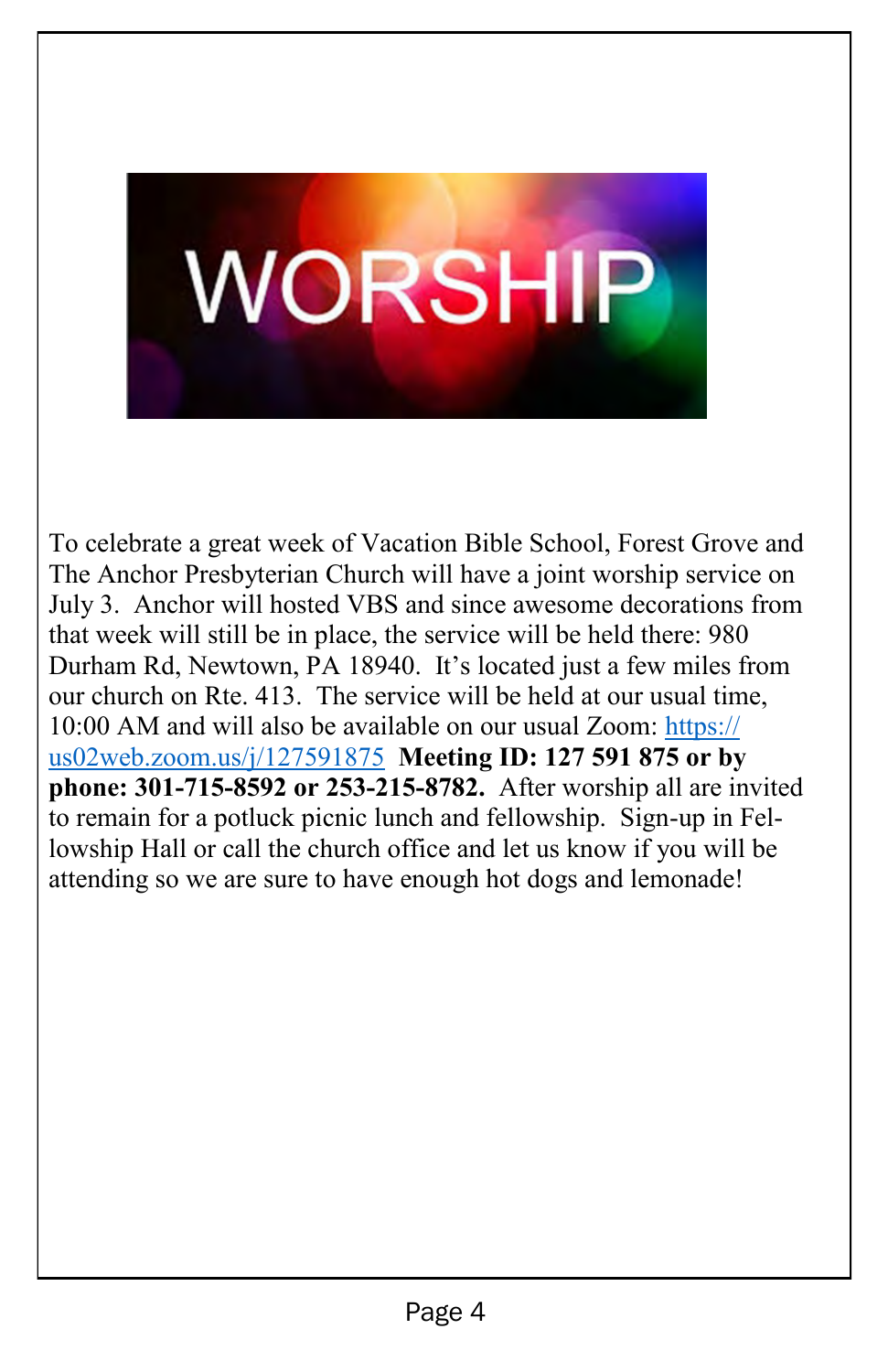

## **CHURCH CLEAN-UP DAY – JUNE 25**

It's time to do some sprucing up around the church. There are cobwebs to clean off, windows and pews to clean, refrigerators to wash down and lots of dust to remove. We also want to do some closet organizing. Lots of help would be appreciated. If you can help, please be at the church at 9:00 AM. Bring cleaning supplies if you can. Mr. Clean Magic Erasers are particularly helpful.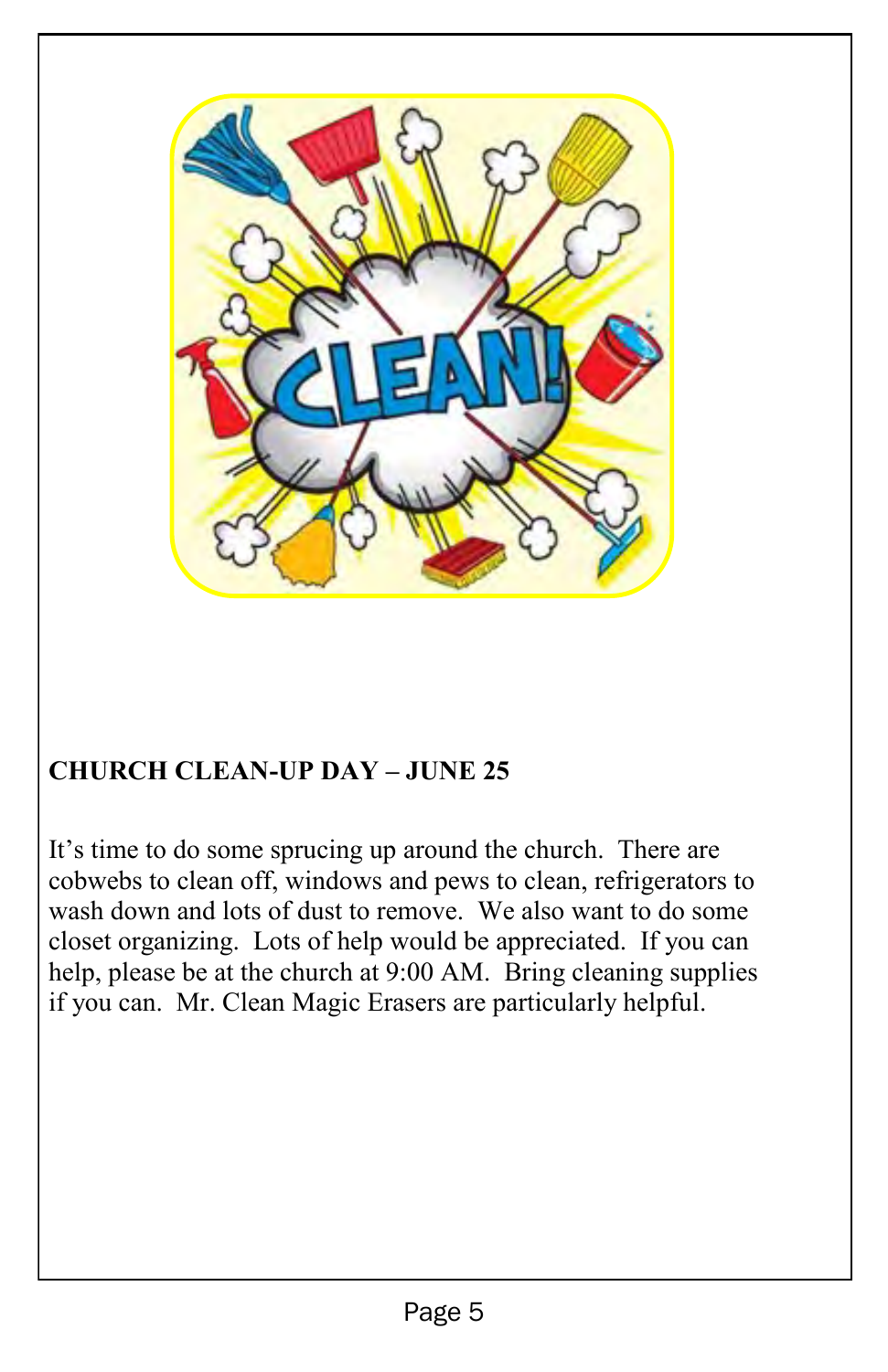### CONGRATULATIONS HIGH SCHOOL GRADUATES



Remember when Nathan Holton, Ainsley Dobbins, Sara Hovagimyan, and Collette Bush were chasing after each other as young children? Remember when they made their own confession of faith as members of the Confirmation Class? Well, now we will be creating a new "Remember when" as we celebrate with them their High School graduation. During worship on June 19 we will honor their achievement. Congratulations and well done!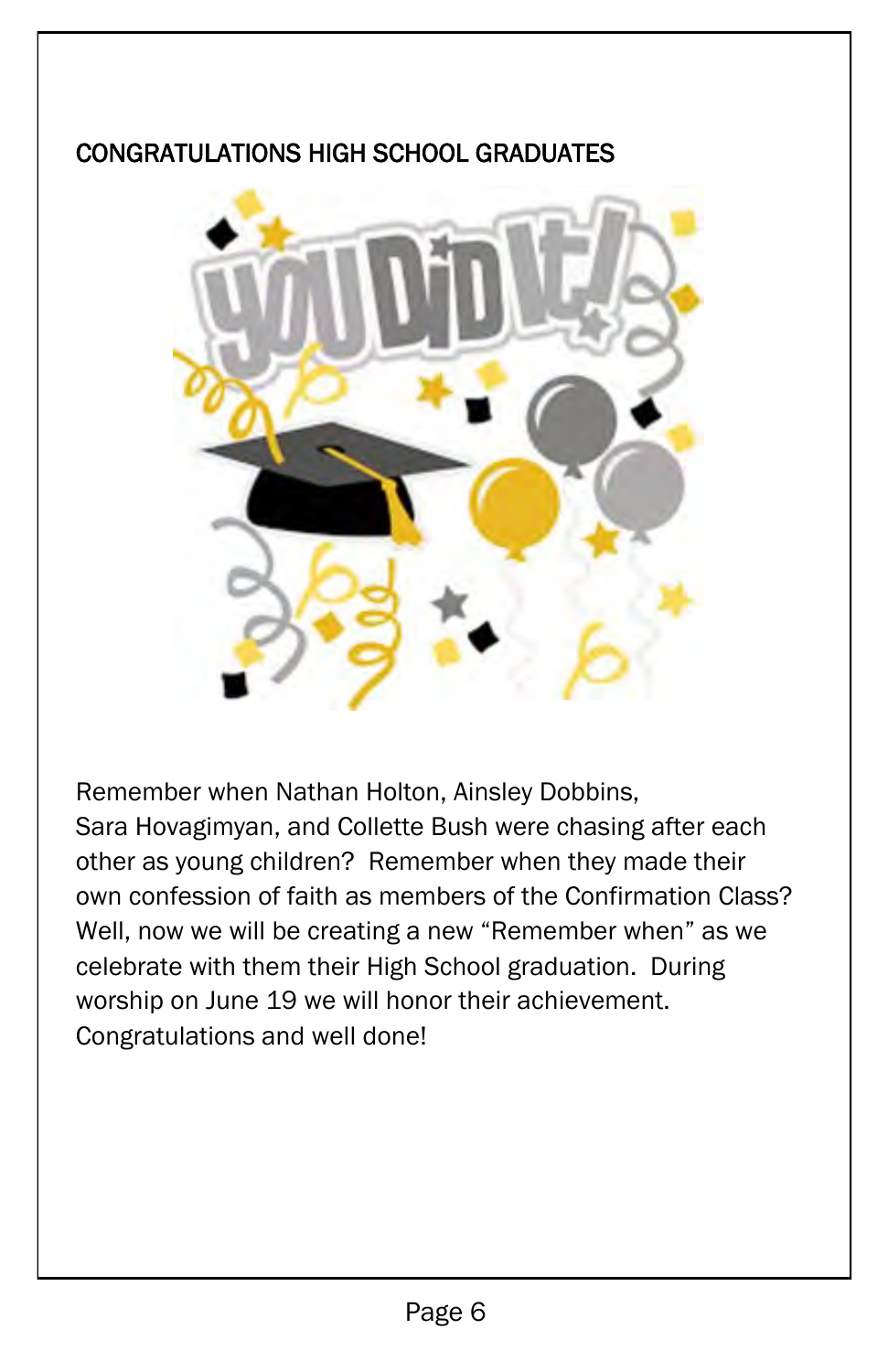

### **STRAWBERRY FESTIVAL JUNE 10**

It's not too late to sign-up to attend the Strawberry Festival on Friday evening starting at 6:00. Not only will we enjoy delicious Strawberry Shortcake but we will also be firing up the grill for hot dogs to be served with baked beans, vegetables and chips. It will be an evening of fun and fellowship. Please sign-up by calling the church office by Wednesday, June 8. Bring a friend and come hungry!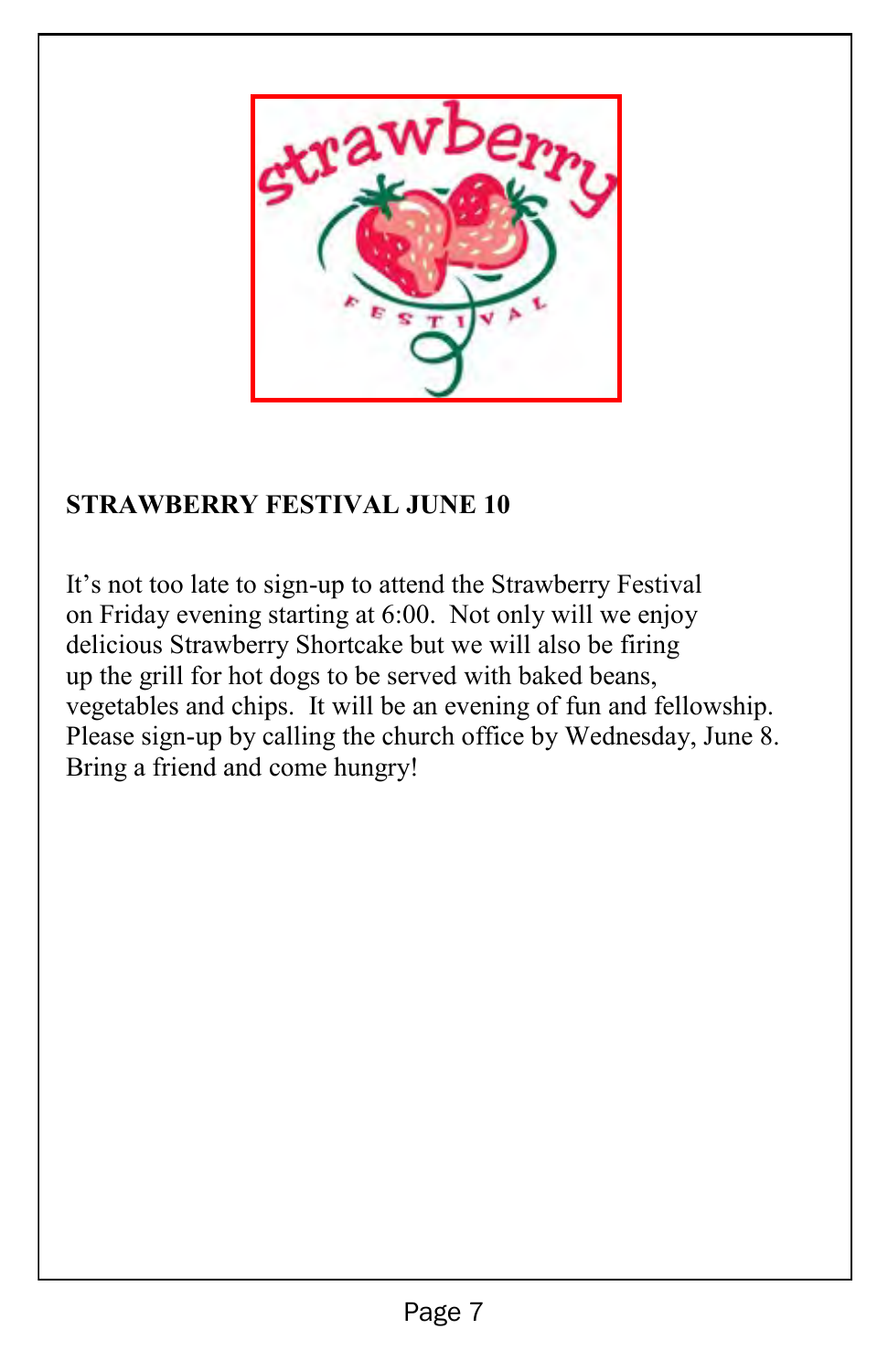Members of the Property Committee at work moving a few hundred pounds away from the parking lot!





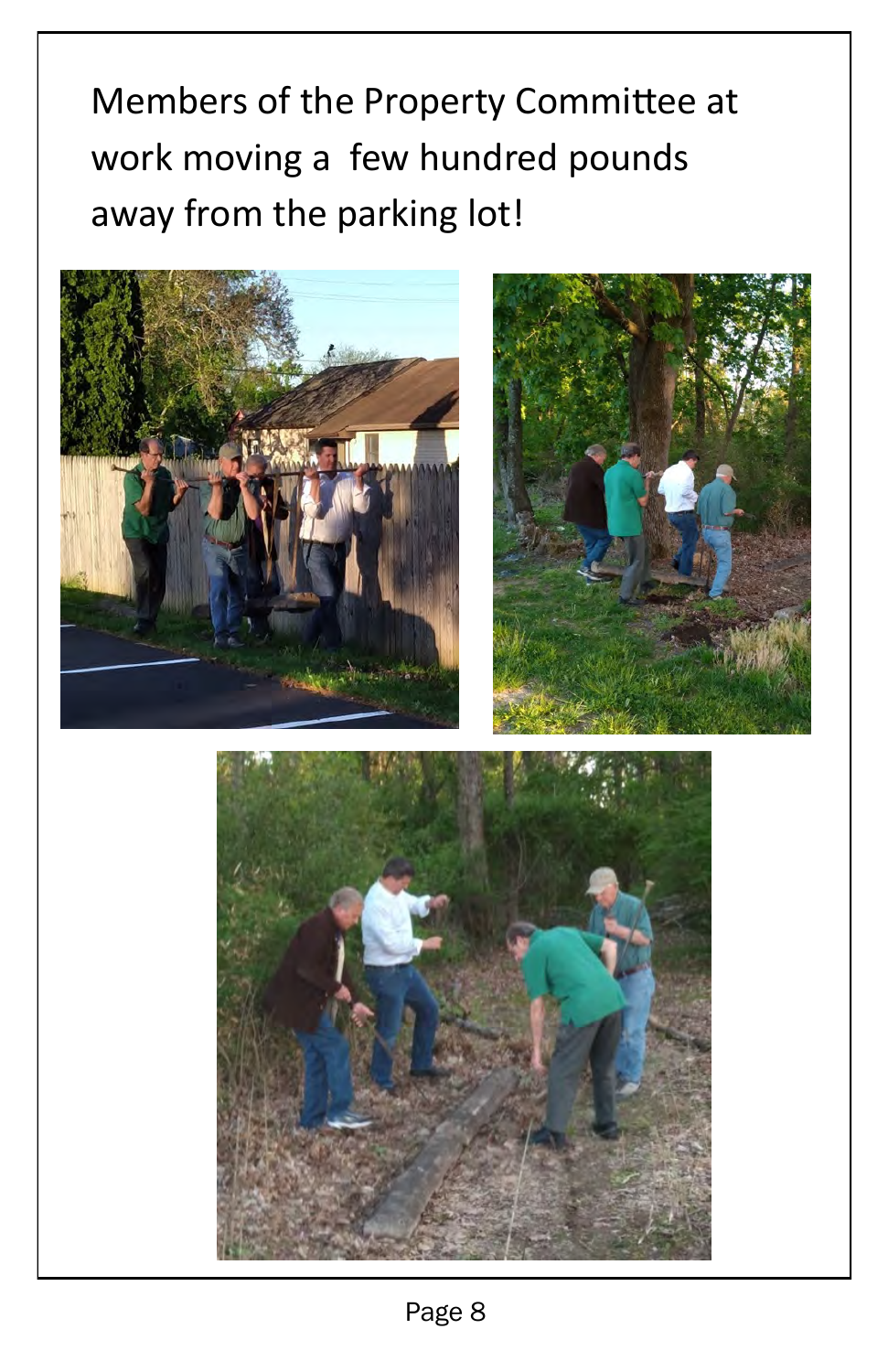### **DIRECTORY UPDATES:**

### **Dick Wright**

Bridges Assistant Living 1600 Almshouse Road Jamison, Pa 18929 215-792-7475 Cell Phone: 215-262-7121

### **Nancy Shvanda**

352 Founders Village Meadowood Lansdale, Pa 19446 267-885-4134

### **Jim and Marge Turner**

100 West Avenue #208W Jenkintown, Pa 19046 Marge's cell 215-534-0474



### Join us each Wednesday

At noon

For Lunch

### Bring your sandwich and Beverage Followed by Knitting or Crocheting for Doylestown Hospital



## OUR NEW ADDRESS:

1856 Forest Grove Road Furlong, Pa 18925-1120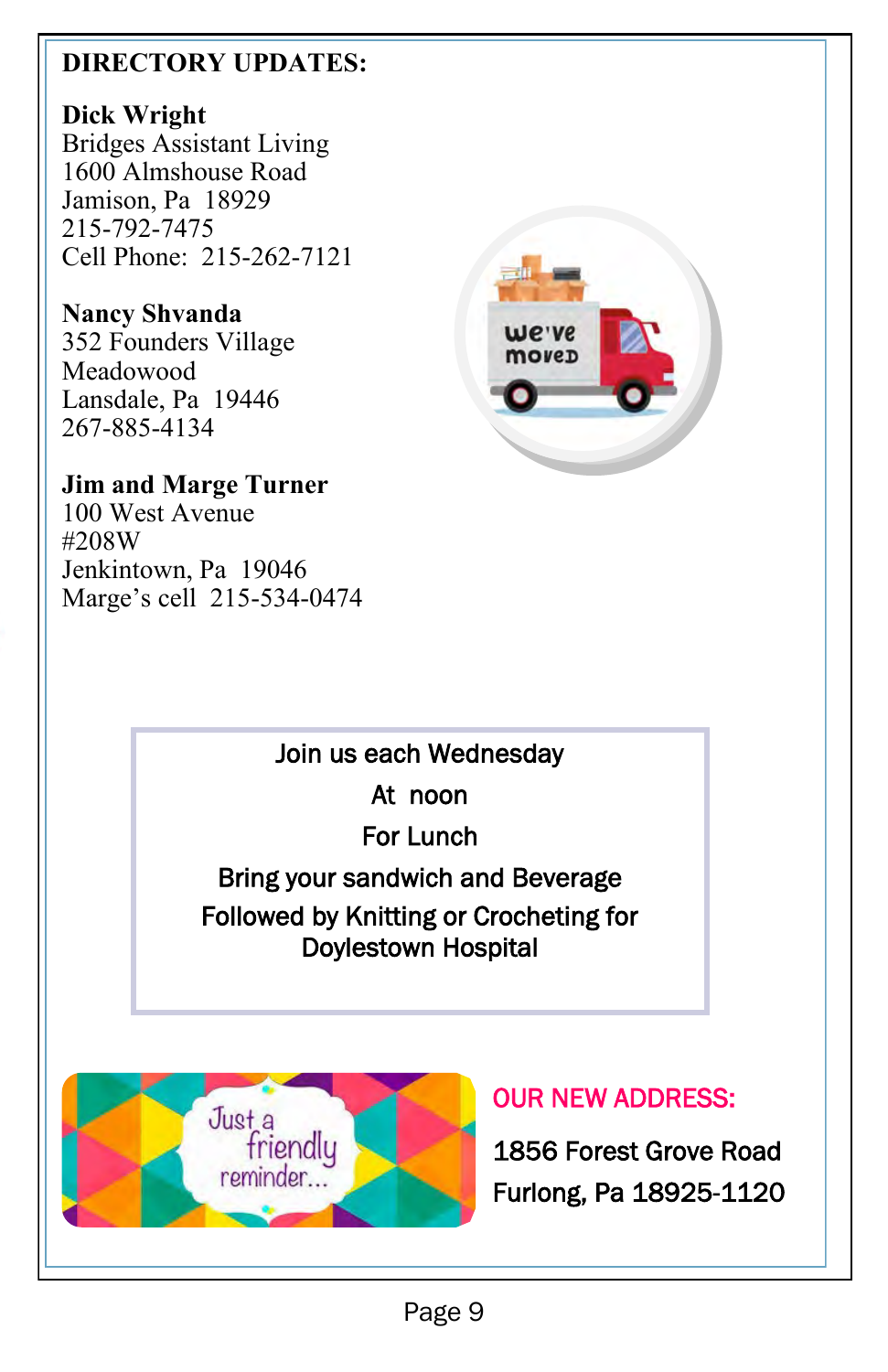

| Dana Daniels<br>Donna Jencks<br><b>Violet Sanders</b><br>Martha Greenwood<br>David Posnett<br><b>Ruth McMahon</b><br><b>Gavin Sanders</b><br>Sandy Forsyth<br>Paul Wachtendorf<br>Jenny Kimbel<br>Marge Turner | 6/1<br>6/1<br>6/1<br>6/2<br>6/4<br>6/5<br>6/5<br>6/6<br>6/8<br>6/10<br>6/11 | Nancy Shvanda<br>Jason Dell'Orefice<br>Gianna Schroeder<br>Janice Propsner<br>Kathryn Cornell<br>Benjamin Shvanda<br><b>Charles Dell'Orefice</b><br><b>Karin Davis</b><br>Susan Flanagan<br>Faith Hyndman | 6/13<br>6/17<br>6/18<br>6/19<br>6/20<br>6/21<br>6/22<br>6/23<br>6/25<br>6/27 |
|----------------------------------------------------------------------------------------------------------------------------------------------------------------------------------------------------------------|-----------------------------------------------------------------------------|-----------------------------------------------------------------------------------------------------------------------------------------------------------------------------------------------------------|------------------------------------------------------------------------------|
|----------------------------------------------------------------------------------------------------------------------------------------------------------------------------------------------------------------|-----------------------------------------------------------------------------|-----------------------------------------------------------------------------------------------------------------------------------------------------------------------------------------------------------|------------------------------------------------------------------------------|

### Elder of the Month: Deacon of the Month:

**Bill Wark Gerry Stemplewicz**

### **Sunday Morning Coffee Host:**

*June 12 Sarah Fall-Lucera* *June 19 Marth Greenwood* 

*June 5 Donna Jencks**June 26 Emilee Cullerton*

### Carillon June 2022 Schedule

The carillon plays each day at 12 noon and at 6:00 in the evening and plays 3 different selections each time

- June 5 In memory of Reta Kruse
- June 12 In memory of Myrl Worthington
- June 19 In memory of John F. Kruse Jr.
- June 26 In memory of Linda Ann Humlhanz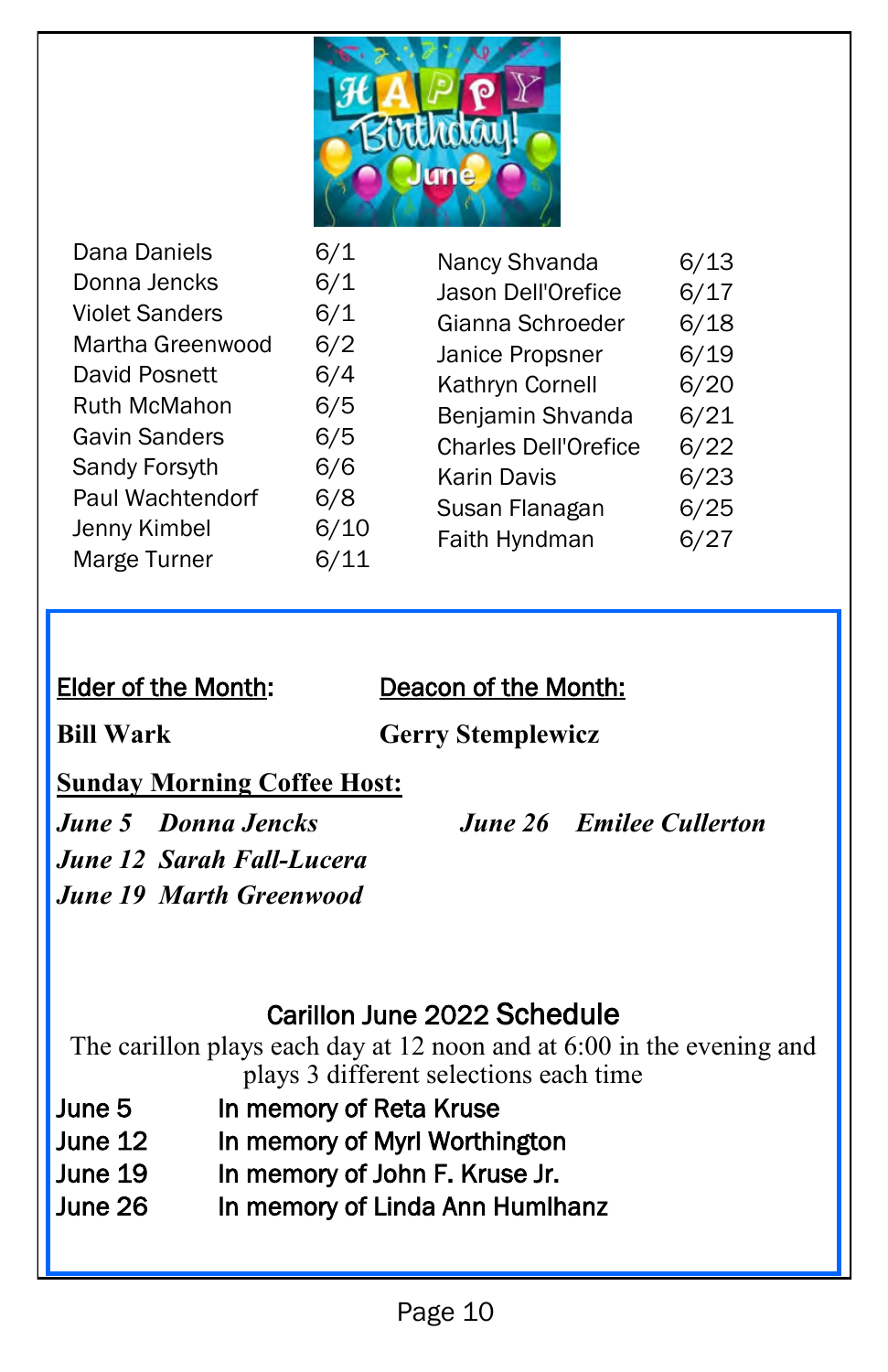|                                   | <b>FGPC</b>                       |              |
|-----------------------------------|-----------------------------------|--------------|
|                                   | <b>Operating Fund</b>             |              |
|                                   | For the month Ended               |              |
|                                   | April 2022                        |              |
| FGPC FINANCIALS Ended April, 2022 | <b>Offering &amp; Misc Income</b> | \$<br>10,045 |
|                                   | Large Fund Income<br>Total Income | \$10,045     |
|                                   |                                   |              |
|                                   | <b>Expenses</b>                   |              |
|                                   | Pastor Compensation               | 8,124        |
|                                   | Staff                             | 3,878        |
|                                   | Office                            | 1,794        |
|                                   | Music & Worship                   | 614          |
|                                   | <b>Christian Education</b>        | 112          |
|                                   | Property                          | 2,948        |
|                                   | Stewardship/Finance               | 68           |
|                                   | Parish Life                       | 113          |
|                                   | Mission                           | $\theta$     |
|                                   | PILP Loan Payment                 | 564          |
|                                   | <b>Total Expenses</b>             | \$18,215     |
|                                   |                                   |              |
|                                   | <b>2022 Operating Fund</b>        |              |
|                                   | <b>Surplus (Deficit)</b>          | (8,170)      |
|                                   |                                   |              |
|                                   |                                   |              |
|                                   | Fund Balance $\omega$ 3/31/22     | 87,396       |
|                                   |                                   |              |

Fund Balance @ 4/30/22 \$ 79,226

| <b>Benevolence Fund</b> |         |
|-------------------------|---------|
| 30-April-22             |         |
| Balance @ 1/31/22       | \$4,734 |
| Receipts & Transfers    | 4,032   |
| Disbursements:          |         |
| Balance @ 4/30/22       | \$8,766 |
|                         |         |